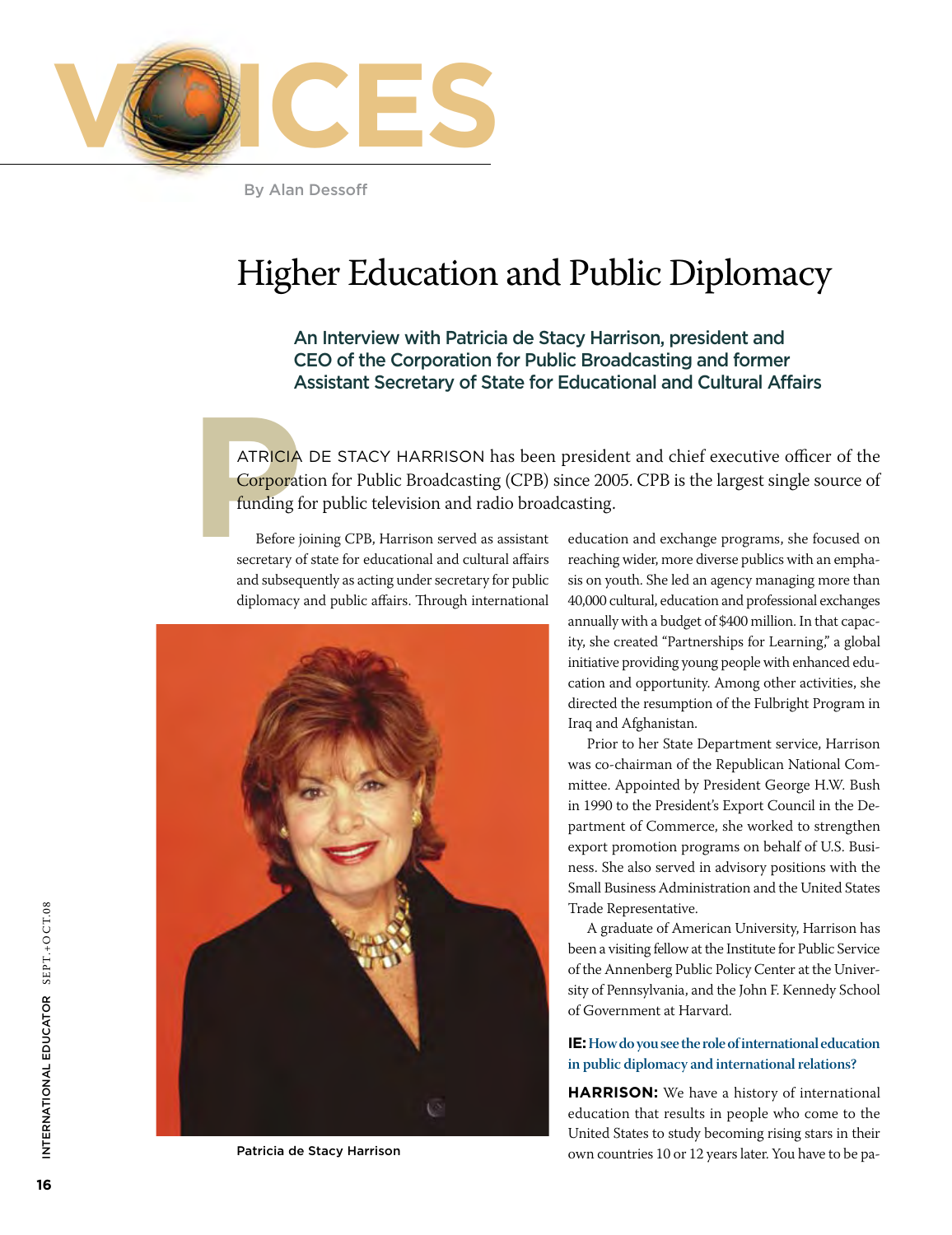tient. There's not an immediate return. You could make the case that if you wanted to measure and evaluate the effectiveness of international education programs, it shouldn't be based on whether they support American foreign policy but whether they go back to their countries and become good citizens and contribute to their own civil societies. All we are trying to do is create a community of  $\Box$ people of goodwill who, because of the links they have with people in this country and vice versa, will be able to contribute to society.

**IE: Members of your panel at the NAFSA conference seemed to agree that the United States has, overall, a negative image abroad. Can international education play a role in helping to improve that image?**  $\frac{1}{2}$   $\frac{1}{2}$   $\frac{1}{2}$   $\frac{1}{2}$   $\frac{1}{2}$   $\frac{1}{2}$   $\frac{1}{2}$   $\frac{1}{2}$   $\frac{1}{2}$   $\frac{1}{2}$   $\frac{1}{2}$   $\frac{1}{2}$   $\frac{1}{2}$   $\frac{1}{2}$   $\frac{1}{2}$   $\frac{1}{2}$   $\frac{1}{2}$   $\frac{1}{2}$   $\frac{1}{2}$   $\frac{1}{2}$   $\frac{1}{2}$   $\frac{1}{2}$   $\frac{36}{100}$   $\frac{36}{100}$   $\frac{36}{100}$   $\frac{36}{100}$   $\frac{36}{100}$   $\frac{36}{100}$   $\frac{36}{100}$  $\frac{3}{2}$ arcudeanon piay a role in neiping to improve that mage.

HARRISON: It's huge. I hate to posit the idea that international education is the penicillin but in many cases it is. We can be aware, with constant polls, whether people love us or do not love us. Maybe that's the wrong question. It's not an "American Idol" contest. We shouldn't be looking for love in all the right places. What we're looking for is mutual understanding and respect.



#### **At NAFSA's sixtieth annual conference**

this year in Washington, Harrison participated in a panel discussion on the topic "Examining Public Diplomacy and its Effects." Other panelists included Keith Reinhard, president of Business for Diplomatic Action; Shashi Tharoor, former under-secretary-general of the United Nations; and Hisham Melhem, Washington Bureau Chief for *Al-Arabiya.*  The panel was moderated by Judy Woodruff senior correspondent for PBS's *The News Hour with Jim Lehrer.* 

## WE PROVIDE CHOICE AND RESPONSE TO INTERNATIONAL **INSURANCE NEEDS**

Individual and Group Insurance Plans for:

• Study Abroad

- International Students
- International Visitors
- U. S. Citizens Traveling Abroad
- Third Country Nationals
- High School Exchange

#### $\frac{1}{2}$ *- -*

A NAFSA Global Partner

1447 York Road, Lutherville, MD 21093-6032 410-583-2595: 800-677-7887: f 410-583-8244 cmipersons@cmi-insurance.com

Visit Our Web Site For Complete Details



But we have to back off from instant gratification. I forgot who said it but a quote I use all the time is "when you want something, even instant gratification takes too long." We have to understand that this takes constant reinvestment and commitment and then it just gets better and better.

**IE: Judy Woodruff, who moderated the public diplomacy panel, cited a speech that Defense Secretary Robert Gates gave last year in which he said "We are miserable about communicating to the rest of the world what we are about as a society and a culture, about freedom and democracy, about our politics and our goals." Can international education help us communicate that better?**

**HARRISON:** Of course. An interesting thing happens to U.S. citizens who go abroad to study and people from other countries who come here. When I was at the East-West Center in Honolulu, which is doing an incredible job, they had a young woman from mainland China who was very anti-Hong Kong and they made her room with a woman from Hong Kong and of course they became fast friends. What happens in a situation like that is frequently, when they return home, they have a much broader perspective. That's a success story and if we can increase the numbers of people like that through interabout freedom and democracy, about<br>Can international education help us<br>**HARRISON:** Of course. An interesti<br>zens who go abroad to study and peop<br>come here. When I was at the East-We<br>is doing an incredible job, they had a y<br> cis C a V h a n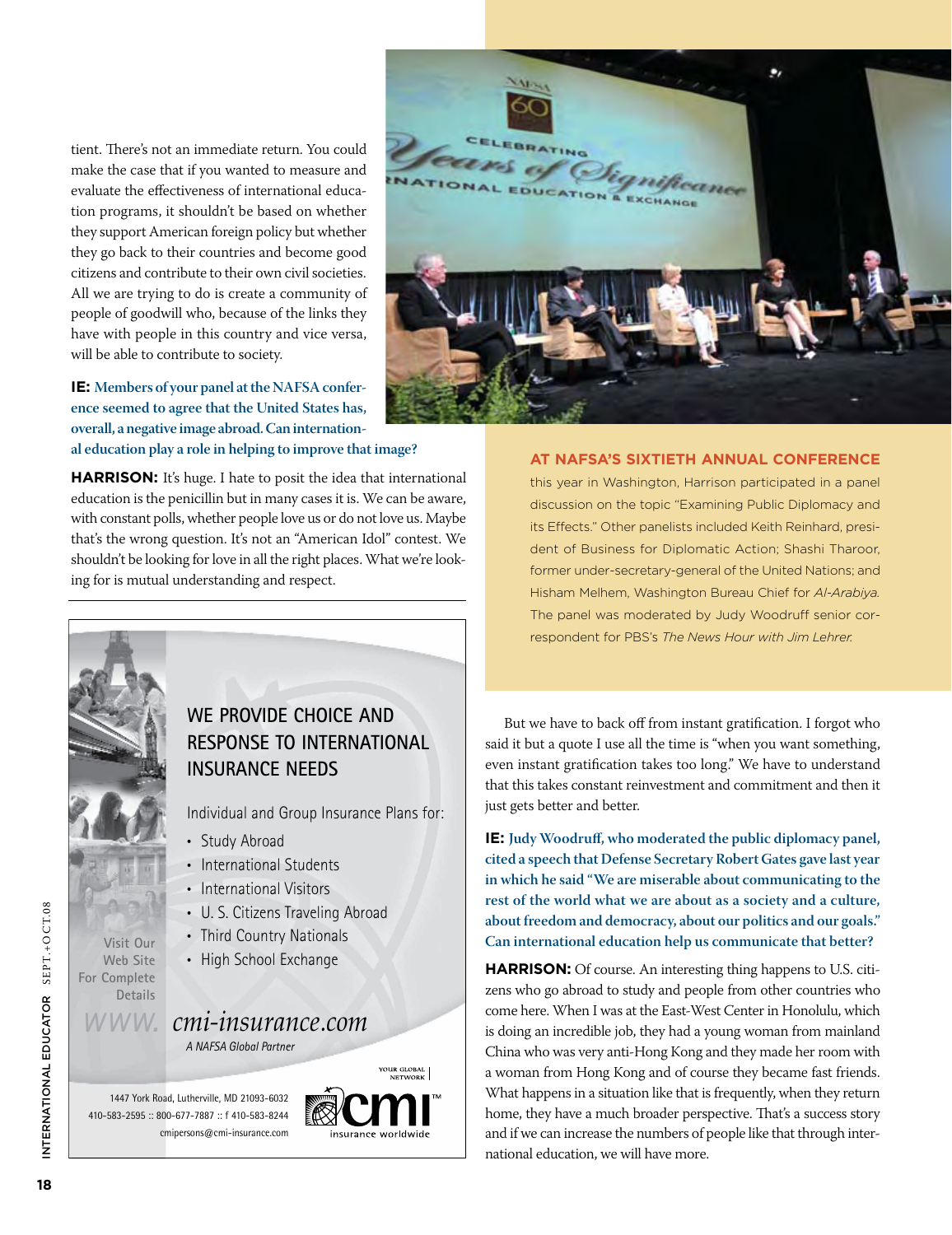**IE: A joint State Department and Homeland Security advisory panel recently issued a report that specifically cites international education as a key component of public diplomacy. The report notes that the United States is losing competitiveness for international students primarily because we lack a proactive national strategy to attract them. Do you agree that it's important to establish such a strategy?** 

**Harrison:** We've never been in a position before where we had to woo international students. Everyone wanted to come here. After September 11, they still might have wanted to come but it became more difficult, with visa problems, those kinds of things. And with the difficulty, we perhaps inadvertently communicated the message that "we don't need you, we don't want you, we don't like you." In the meantime, other countries looked at this huge international student market and picked up the slack and became very competitive.

So I think we have to be a lot more aggressive, because people want to be won, they want to see us making that effort, with a whole different attitude rather than "we're going to make it as difficult as possible for you to come here." People still want to come here but not if we don't make things a little easier for them from the time they get off the plane.

We have talked about this over and over. We just need to get consensus and then follow through with action. We need a collective agreement, first of all, that international education is of incredible value. I don't know that the American people are really focused on this issue. There are other issues that are priorities, including, you might say, the education of their own children.

But if we frame it in a different way, change the language, and say that international education, coming and going, is really the best form of homeland security and is really making the world a better place for our kids wherever they go off to school, then I think it will get much more respect. Sometimes the way we talk about what we do doesn't have the language that is needed to get the funding that is required for it.

**IE: You said at the NAFSA conference that we need more money, more government investment in international exchange programs, and the voice to make the case for it has to come from "opinion shapers at the highest level." Who should they be?**

**HARRISON:** Former Secretaries of State. People who are in position of power, whatever their field. You have to get their attention, engage them. I've found that half the time people don't respond because you don't ask them. Colin Powell would be willing to do that, I'm absolutely sure. I've heard him say many times it's the best investment



## **INDIA Faculty Seminar JANUARY 2 – 15, 2009**

### **TOPIC: INTEGRATED COASTAL AREA MANAGEMENT (ICAM) MANGALORE, PONDICHERRY AND ANDAMAN ISLANDS, INDIA**

- Experience India's rich culture, history and cuisine
- Snorkel, scuba and enjoy the waters of the Andaman Islands in the Indian Ocean
- Learn about BCA's programs at the Foundation for Ecological Research, Advocacy and Learning (FERAL) in Pondicherry and College of Fisheries in Mangalore
- Interact with faculty, researchers and students

Cost will include seminar registration, ground transportation, two meals a day and accommodations. Airfare not included. Interested participants will need to purchase round-trip air tickets from the U.S. to India. Please go to www.BCAabroad.org to learn more!

> 50 Alpha Drive • Elizabethtown, PA 17022 717-361-6600 • Toll Free: 866-222-6188 www.BCAabroad.org